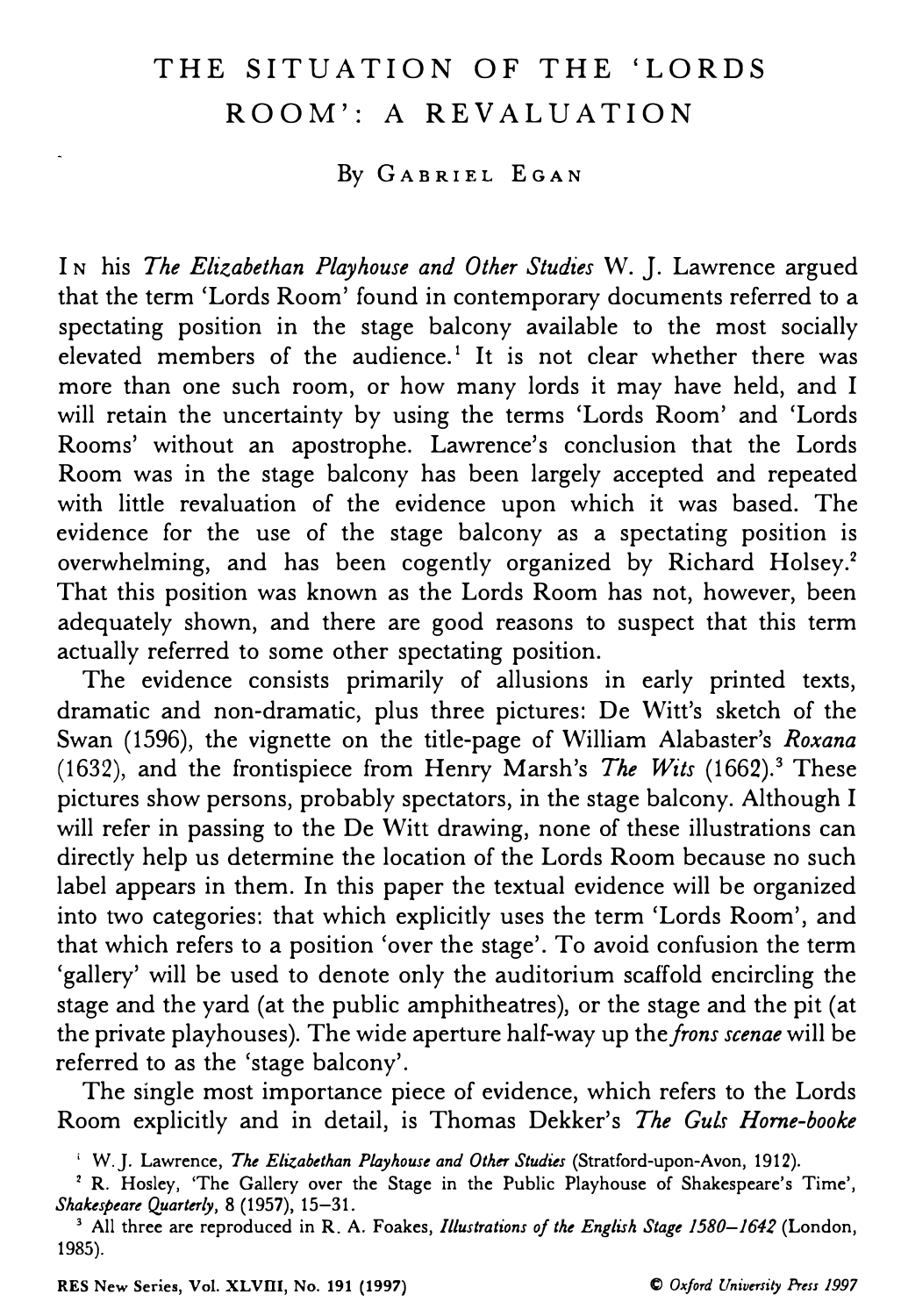(1609). Examination of the relevant passage will indicate that there is a problem with locating the Lords Room in the stage balcony:

Whether therefore the gatherers of the publique or priuate Play-house stand to receiue the afternoones rent, let our Gallant (hauing paid it) presently aduance himselfe vp to the Throne of the Stage. I meane not into the Lords roome, (which is now but the Stages Suburbs) No, those boxes by the iniquity of custome, conspiracy of waiting-women and Gentlemen-Ushers, that there sweat together, and the couetousness of Sharers, are contemptibly thrust into the reare, and much new Satten is there dambd by being smothred to death in darknesse.<sup>4</sup>

Dekker's shift from a singular 'Lords roome' to a plurality of 'boxes' suggests that 'room' is being used not in the sense of 'An interior portion of a building divided off by walls or partitions' (OED sb. 8a) but rather of 'A place in which one is stationed or seated; a particular place assigned or appropriated to a person or thing' (OED sb. 11a). Both meanings were available to Dekker, but the alternative term 'chamber' was more commonly used when the former sense was required by writers of the period. This potential ambiguity must be borne in mind when considering any evidence which refers to a 'room' or 'rooms'. Dekker's gallant of 1609 could sit either in the Lords Room or on the stage. The disadvantage of the former is that it has been 'contemptibly thrust into the reare' and made dark. This can be explained in several different ways. It may be that playhouse design has changed and the Lords Room has been moved. It could be that the terminology itself has altered and now refers to a less favourable position in the playhouse. It is possible that Dekker is using 'thrust into the reare' metaphorically (as he certainly is using 'suburbs') and that we need look no further than Lawrence's explanation that the Lords Room is simply not attracting the quality that it used to.<sup>5</sup> The simplest explanation, however, and the one that does most justice to Dekker's satirical purpose in this work, is that the very practice of sitting on the stage has effectively relegated the Lords Room to an inferior position by obscuring it. The gallant should sit on the stage because, if he were to sit in the Lords Room, he would be obscured by others sitting on the stage. Presumably the 'couetousness of Sharers' refers to the management's toleration of the practice because of the extra revenue generated. Certainly the Lords Room is represented as having declined in social status as a consequence of the increasing popularity of sitting on the stage. The ironic force of the passage, however, is in the rapidity with which onstage sitting becomes essential for the gallants because they cannot bear to be eclipsed: as soon as a few sit there they all must sit there.

Taken literally, Dekker's description of the change in aspect of the Lords Room at both the public and private playhouses raises an immediate

<sup>&</sup>lt;sup>\*</sup> Thomas Dekker, The Guls Home-booke (London, 1609), sig. E2".

<sup>&</sup>lt;sup>5</sup> Lawrence, The Elizabethan Playhouse, 31.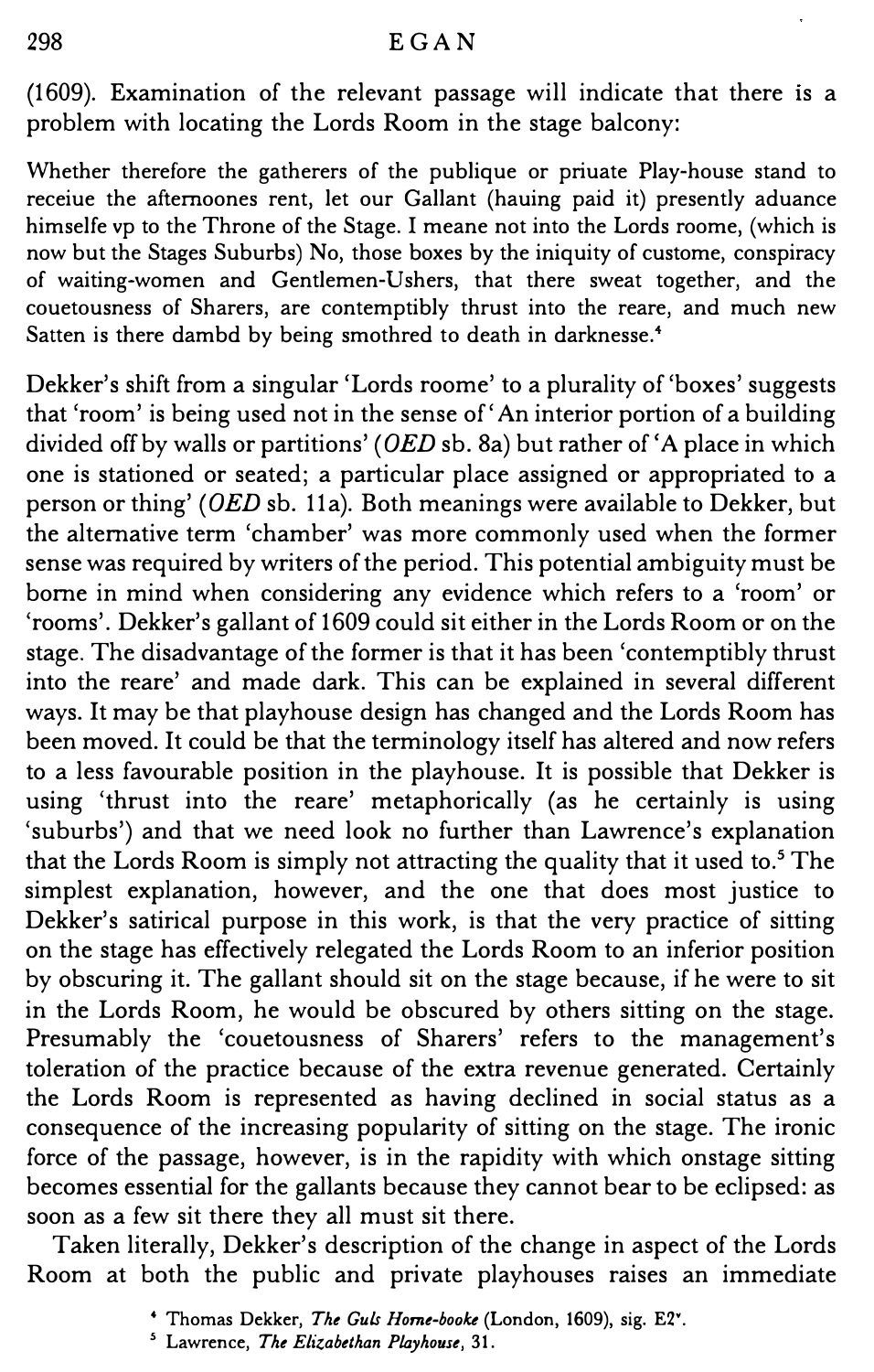problem. If the Lords Room is located in the stage balcony, an elevated position, no amount of crowding of the stage by sitters will obscure it. One way around this problem is to argue, as Herbert Berry has done, that the Lords Room was in the stage balcony at the public playhouses only, and that at the private playhouses the term refers to boxes at the side and the back of the stage which were insufficiently elevated to clear the heads of onstage sitters.<sup>6</sup> This argument requires that Dekker should be referring primarily to the private playhouses when he talks of the darkening of the Lords Room, and that the only reason he says 'the publique or priuate Play-house' is that the practice of onstage sitting was, by 1609, common to both. Indeed Berry thinks that Dekker refers to 'gulls moving onto the stage from "boxes" vaguely in the "reare"' and that hence this can apply to 'Shakespearean playhouses generally'.' Berry must characterize Dekker as vague because he believes that at the public playhouses the Lords Room was in the stage balcony, which is much more above than it is behind the gallants on the stage, and he ignores the problem of those on the stage darkening the Lords Room. I hope to show that such reasoning is disconsonant both with the passage in question and with the rest of the evidence concerning playhouses in The Guls Horne-booke. It is also unnecessary since a more reasonable solution is available. Before considering the two main categories of evidence, it is worth considering the origins of the practice of sitting on the stage.

### THE ORIGINS OF SITTING ON THE STAGE

E. K. Chambers believed that sitting on the stage first began before 1596, on the evidence of two epigrams by Sir John Davies.<sup>8</sup> In one of these, 'In Sillam', Davies mentions 'He that dares take Tabaco on the stage' and in another, 'In Rufum', he describes the actions of a gallant:

> Rvfus the Courtier at the theatre, Leauing the best and most conspicuous place, Doth either to the stage himself transfer, Or through a grate doth shew his doubtfull face.<sup>9</sup>

Chambers, following C. R. Baskervill, believed these epigrams to have been written no later than 1596.<sup>10</sup> The subsequent discovery of a manuscript belonging to Davies's acquaintance Leweston Fitzjames has now fixed the date of composition firmly within 1595-6.<sup>11</sup> No private theatres were open at

<sup>11</sup> R. Krueger, 'Sir John Davies: Orchestra Complete, Epigrams, Unpublished Poems', RES NS 13 (1962), 113-24.

<sup>&</sup>lt;sup>6</sup> H. Berry, *Shakespeare's Playhouses* (New York, 1987), 50–66. 7 Ibid. 65.

<sup>&</sup>lt;sup>8</sup> E. K. Chambers, *The Elizabethan Stage*, 4 vols. (Oxford, 1923), ii. 535.

<sup>&</sup>lt;sup>9</sup> Sir John Davies, and Christopher Marlowe, Epigrammes and Elegies (Middleborough, 1595–6), sig. A4. The line from 'In Sillam' appears on sig. C2.

<sup>&</sup>lt;sup>10</sup> C. R. Baskervill, 'The Custom of Sitting on the Elizabethan Stage', Modern Philology, 8 (1911), 581-9: 582-3.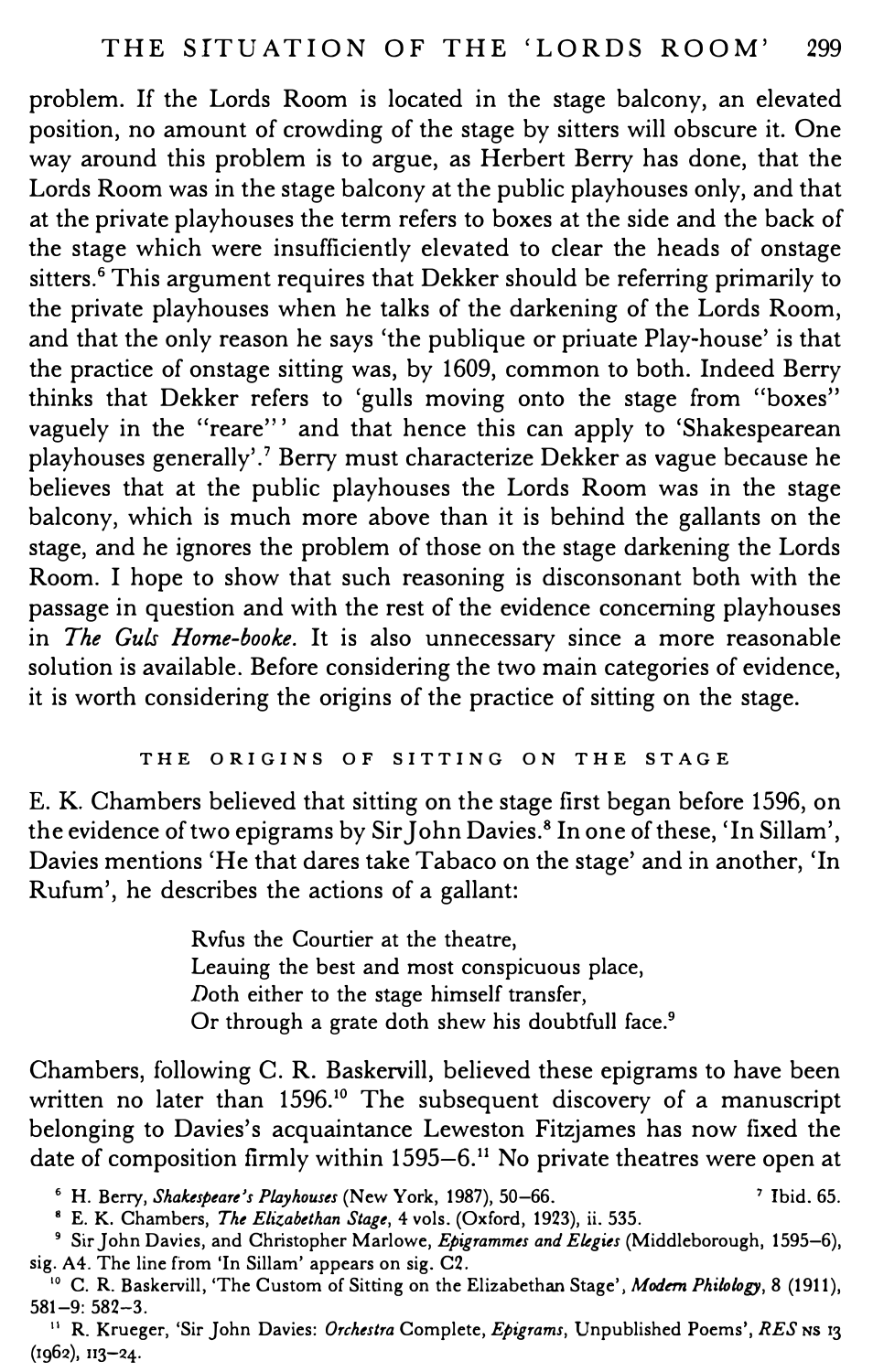this time, Paul's having closed in 1590 or 1591,<sup>12</sup> so Davies must be referring to public playhouse practice. John Orrell suggests that the provision of a stage cover encouraged well-dressed spectators to begin sitting on the stage.<sup>13</sup> Davies's 'In Rufum' is of further interest because the 'grate' through which Rufus 'doth shew his doubtfull face' is presumably the stage balcony with its vertical divisions separating the rooms. Since Rufus may move either onto the stage or into the stage balcony, his original location (the 'best and most conspicuous place') must have been neither of these. If the Lords Room was in the stage balcony there must have been an even better and more conspicuous place to sit. Or if the Lords Room was the best and most conspicuous place in the theatre, it was not in the stage balcony.

## ' OVER THE STA GE '

There are three references to a spectating position described as 'over the stage' which are usually taken to indicate the Lords Room. The earliest is in Edward Guilpin's Skialetheia, in an epigram called 'Of Cornelius':

> See you him yonder, who sits o're the stage, With the Tobacco-pipe now at his mouth? It is *Cornelius* the braue gallant youth, Who is new printed to this fangled age:<sup>14</sup>

Andrew Gurr cites this as evidence of the location of the Lords Room, but nothing in the epigram substantiates this claim.15 That the stage balcony, if that is what 'over the stage' indicates, was a spectating position does not make it the Lords Room.

The two other references to 'over the stage' shed no light on the matter, yet both have been adduced as arguments that the Lords Room was in the stage balcony.<sup>16</sup> The first occurs in Dekker's and Wilkins's *Jests to Make You* Merie:

The 45. lest.

A wench hauing a good face, a good body, and good clothes on, but of bad conditions, sitting one day in the two-penny roome of a playhouse, & a number of yong Gentlemen about her, against all whom she maintains talke. One that sat

<sup>12</sup> R. Gair, The Children of Paul's: The Story of a Theatre Company,  $1553-1608$  (Cambridge, 1982), 112.

<sup>13</sup> J. Orrell, *The Human Stage: English Theatre Design, 1567--1640* (Cambridge, 1988), 90.

<sup>14</sup> Edward Guilpin, Skialetheia, or A Shadow of Truth in Certaine Epigrams and Satyres (London, 1598), sig. B.

<sup>15</sup> A. Gurr, *The Shakespearean Stage 1574–1642*, 3<sup>rd</sup> edn. (Cambridge, 1992), 147.

<sup>16</sup> By Richard Hosley in his 'The Gallery Over the Stage', 24, and Andrew Gurr in Playgoing in Shakespeare's London (Cambridge, 1987), 21, 221. Gurr does not discuss the connection between Dekker's Jest no. 45 and the Lords Room, but his index entry for 'Playhouses; lords' room' (p. 281) points the reader to his reproduction of it in appendix 2 (p. 221).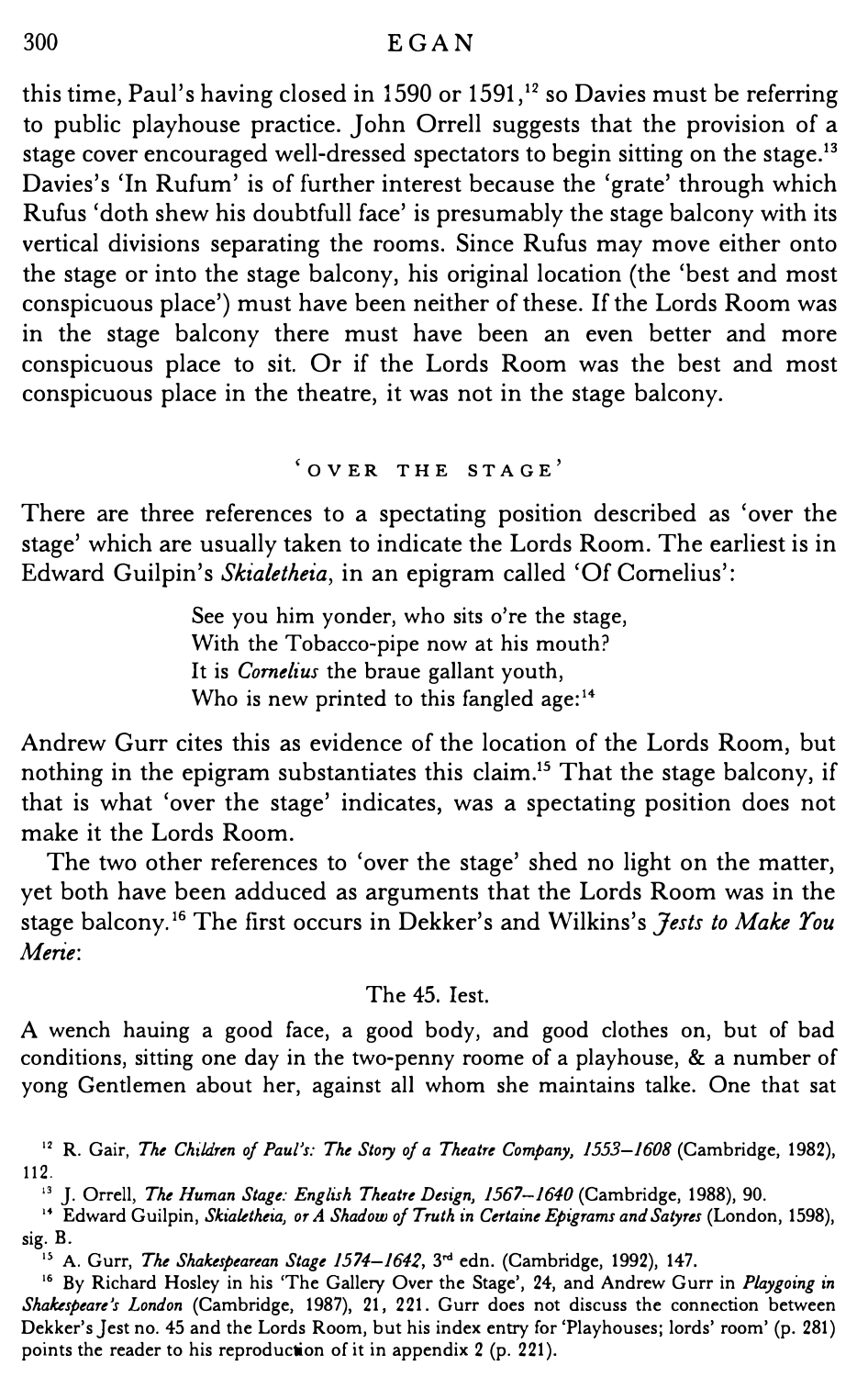ouer the stage sayd to his friend: doe you not thinke that yonder flesh will stincke anon, hauing so many flyes blowing upon it. Oh (quoth his friend) I think it stinckes already, for I neuer saw so many crowes together, but there was some carion not far off.17

This indicates that wherever 'over the stage' was, it had a view of the two-penny room or rooms. The final example under this rubric is in The Dr. Farmer Chetham MS. Commonplace-Book, in 'A Description of Spongus the Gallant':

> He playes at Primero over the stage, fighte for the wall, and keepes a lac'te Cloke page; Ryde through the streetes in glisteringe braverie and swallowes not the least indignitie.<sup>18</sup>

The date of this epigram is uncertain, but Grosart believed that the entire manuscript was completed before 1625. It too tells us nothing other than that spectators could sit somewhere 'over the stage'. The De Witt drawing of the Swan in 1596 lends support to the idea that spectators sat in the stage balcony, although why the rest of the auditorium is depicted as empty is not clear. Similarly those in the stage balcony in the Roxana and The Wits pictures are probably spectators.

#### EVIDENCE FOR THE LOCATION OF THE LORDS ROOM

The earliest mention of the Lords Room is in an entry in Henslowe's account book recording payment for work done at the Rose in 1592:

| pd for makenge the penthowsse shed at the tyeringe howsse doore as foloweth                                            |  |
|------------------------------------------------------------------------------------------------------------------------|--|
| pd for owld tymber $\dots \dots \dots \dots \dots \dots \dots \dots \dots \dots \dots \dots \dots$ } x s <sup>19</sup> |  |

Chambers suggested that Henslowe's phrase 'my lords Rome' may be in the genitive singular case, indicating 'not so much a room for "lords", as a room primarily reserved for the particular "lord", under whose patronage the actors played'. 20 Hosley defended the usual interpretation of the phrase as being in the genitive plural case by pointing out that 'Henlowe is equally possessive about the Rose itself, which he more than once refers to as "my playhowsse"<sup>21</sup> Chambers's comment might possibly indicate the origin of the

<sup>17</sup> Thomas Dekker and George Wilkins, *Jests to Make You Merie* (London, 1607), sigs. C3<sup>y</sup>-C4.

<sup>18</sup> The Dr. Farmer Chetham MS. Commonplace-Book, ed. A. B. Grosart, 2 vols. (Manchester, 1873), i. 104. Grosart discusses the date of composition on p. iv.

<sup>&</sup>lt;sup>19</sup> Henslowe's Diary, Edited With Supplementary Material, Introduction and Notes, ed. R. A. Foakes and R. T. Rickert (Cambridge, 1961), 13.

<sup>&</sup>lt;sup>20</sup> Chambers, The Elizabethan Stage, ii. 535.

<sup>&</sup>lt;sup>21</sup> Hosley, 'The Gallery Over the Stage', 25 n. 19.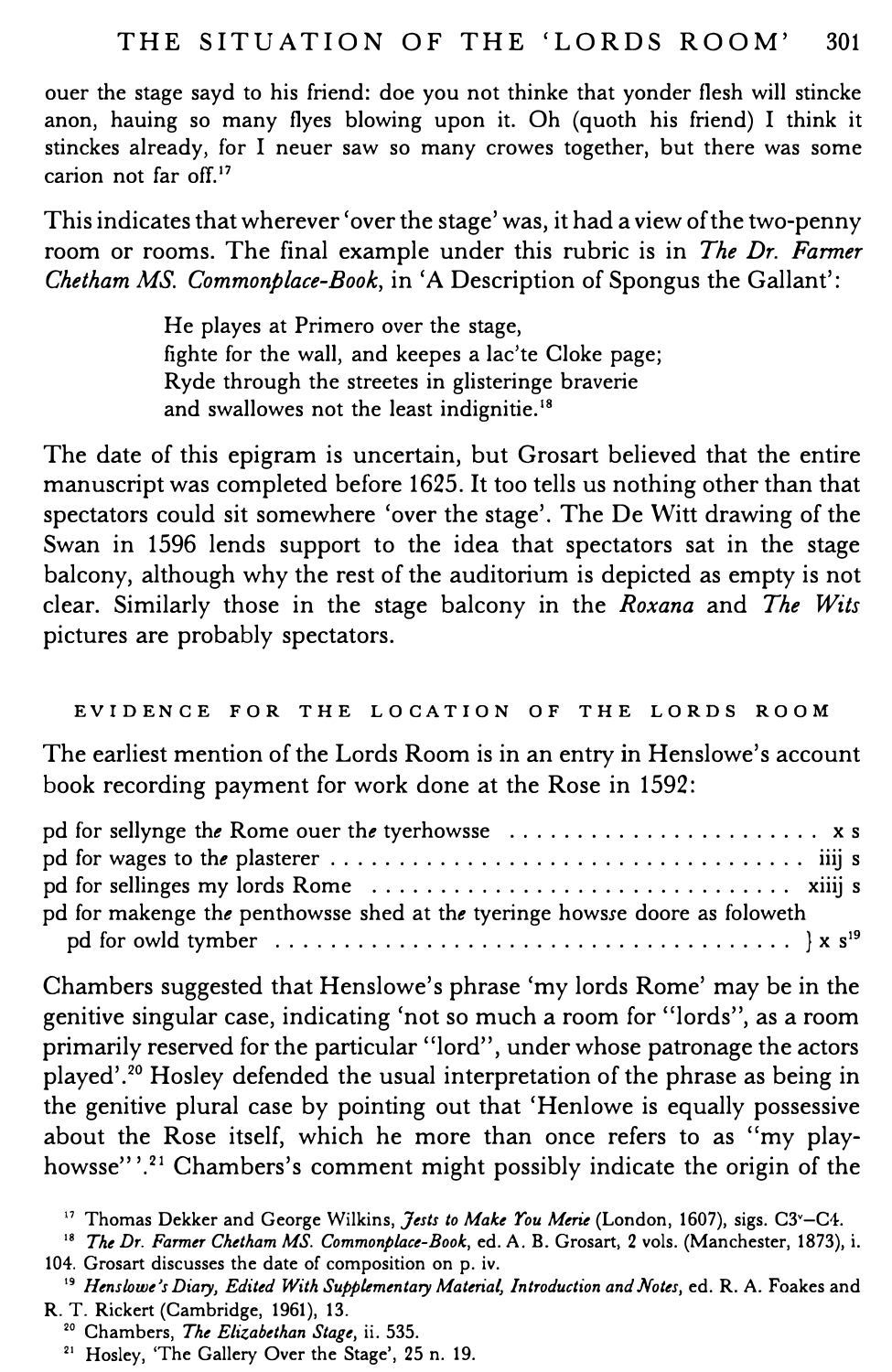term 'Lords Room', but it is clear that the place denoted became available for others to occupy. It is not clear exactly what is meant by 'the Rome ouer the tyerhowsse', but it cannot be the Lords Room, whose ceilings are separately itemized as a greater expense. Lawrence suggested that it was the heavens hut, and Hosley agreed. 22 By 'heavens hut' Lawrence meant 'the garret in the Swan sketch out of which the trumpeter is emerging', which he considered to be directly above the tiring house. Hosley has since argued that the De Witt drawing wrongly gives the impression that the hut is directly over the tiring house, which would be a highly impractical configuration, and that the back wall of the hut was actually in line with the frons and its front wall in line with the stage posts.23 If indeed the Rose had such a heavens hut, and no matter where it was situated, the greatest difficulty in identifying it with Henslowe's 'Rome ouer the tyerhowsse' is that it would be absurd to provide such a room with a ceiling. We cannot be sure whether Henslowe here used the word 'ceil' (which could be spelt in a variety of ways) to mean 'To line the roof of, provide or construct an inner roof  $(OEDv. 3)$ , or the less specific 'To cover with a lining of woodwork, sometimes of plaster, etc. (the interior roof or walls of a house or apartment)' (OED v. 2a), both of which meanings were available at the time. We can, however, be sure what Henslowe meant by the word when used in the Fortune contract:

the said Peeter Street shall not be chardged w<sup>th</sup> anie manner of pay(ntin)ge in or aboute the saide fframe howse or Stadge or anie  $p(a\mathbf{r})$ te thereof nor Rendringe the walls w<sup>th</sup>in Nor seelinge anie more or other roomes then the gentlemens roomes Twoe pennie roomes and Stadge before remembred<sup>24</sup>

Since the contract distinguishes between the verbs 'render' and 'ceil', Henslowe must be using 'ceil' not in the general sense applicable to walls or ceilings but in the specific sense applicable only to ceilings. It is reasonable to suppose that Henslowe made the same distinction eight years earlier, and hence that he paid to have a ceiling installed in 'the Rome ouer the tyerhowsse' at the Rose. Since a heavens hut needs no ceiling (indeed it would be made less useful by the loss of headroom), we must look elsewhere. The most likely place to be the room over the tiring house is the spectating space in the stage balcony, and since the fitting of ceilings to the Lords Room is entered as a separate item of expense, the Lords Room cannot be in the stage balcony.

The next explicit reference to the Lords Room occurs in Jonson's Every Man Out of His Humour:

<sup>22</sup> Lawrence, The Elizabethan Playhouse, 33-4; Hosley, 'The Gallery Over the Stage', 25 n. 19. <sup>23</sup> R. Hosley, 'The Stage Superstructures of the First Globe and the Swan', in R. Mulryne and M. Shewring (edd.), 'The Shape of the Globe' and 'The Interior of the Globe': Reports on Seminars held on 29 March 1983 and 12 April 1986, Renaissance Drama Newsletter Supplements 8 (Coventry, 1987), 42-78. See also John Orrell's detailed rebuttal of Hosley's argument, in the same volume, pp. 103-7.

<sup>24</sup> Henslowe's Diary ed. Foakes and Rickert, 308.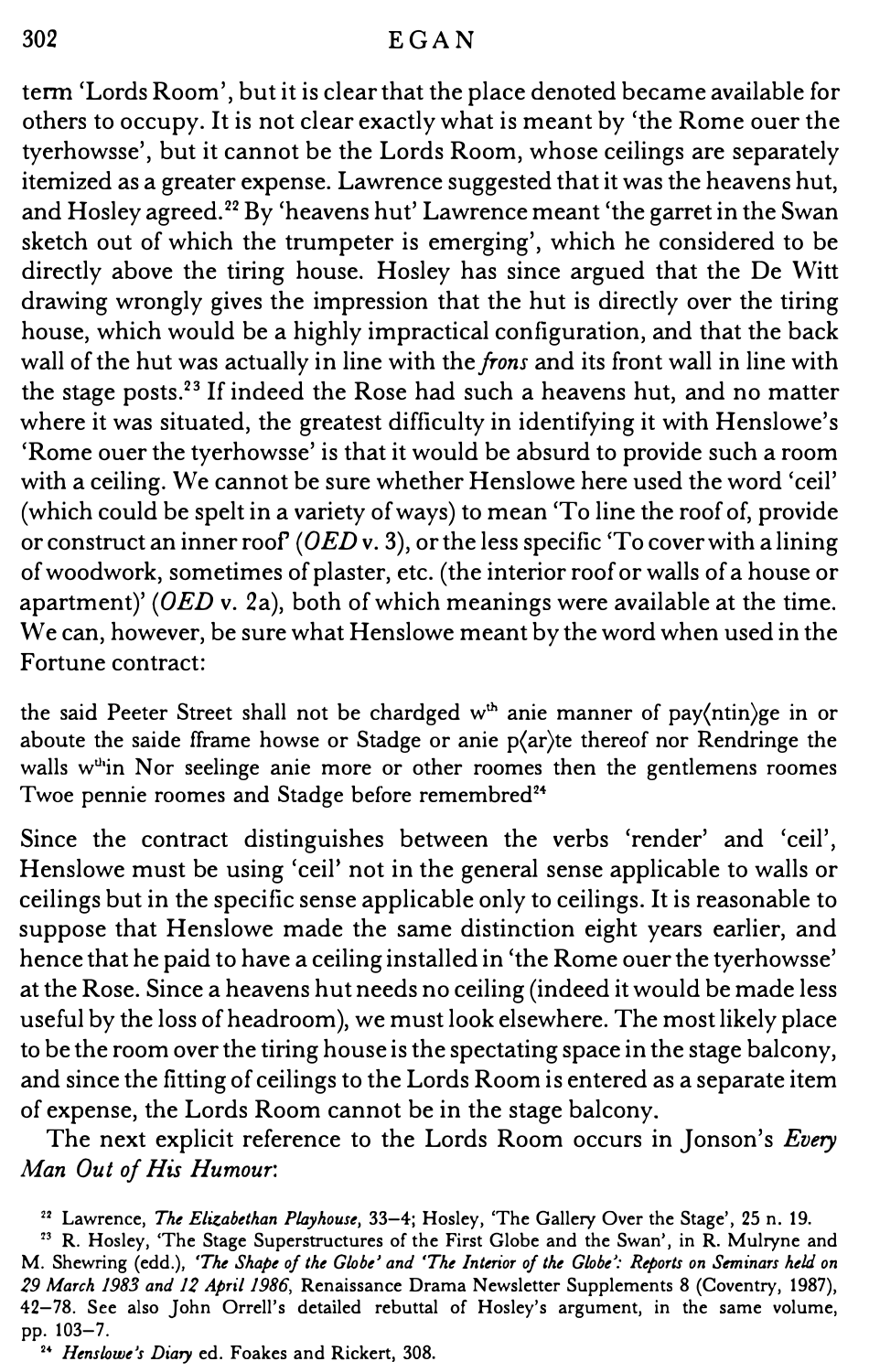Carl[o] There's ne're a one of these but might lie a weeke on the racke, ere they could bring foorth his name; and yet hee powres them out as familiarly as if hee had seene 'hem stand by the fire i' the Presence, or ta'ne Tabacco with them ouer the stage i' the Lords roome.<sup>25</sup>

This is the only piece of evidence which links the expression 'over the stage' with the Lords Room. Evidence drawn from the dialogue of plays is not the same as evidence from building contracts or account books, and must be considered within its dramatic context. The play is full of metatheatrical dialogue in which the worlds of the play and of the playhouse are conflated. Possibly the actor playing Carlo gestures to the Lords Room as he speaks the line, to create yet another artifice-collapsing effect. If Carlo is merely referring to an abstract playhouse in the world of the play, the clause 'ouer the stage i' the Lords roome' is oddly pleonastic, since the audience may be expected to know the layout of a playhouse. But if he is making a gesture it is possible that 'ouer the stage' means 'across the stage', in other words 'over there'.<sup>26</sup>

There is one more direct reference to the Lords Room to consider. In Dekker's Satiromastix Horace, representing Jonson, is forced to accept modifications to his habitual behaviour at playhouses:

- Sir Va[ughan] Moreouer, you shall not sit in a Gallery, when your Comedies and Enterludes haue entred their Actions, and there make vile and bad faces at euerie lyne, to make Sentlemen haue an eye to you, and to make Players afraide to take your part.
- $Tuc[ca]$  Thou shalt be my Ningle for this.
- Sir Vau[ghan] Besides, you must forswear to venter on the stage, when your Play is ended, and to exchange curtezies, and complements with Gallants in the Lordes roomes, to make all the house rise vp in Armes, and to cry that's Horace, that's he, that's he, that's he, that pennes and purges Humours and diseases.<sup>27</sup>

It has been argued that the Blackfriars theatre only is being referred to here, because Jonson was its resident dramatist in 1602.<sup>28</sup> However, Horace is being made to swear not to do the things he habitually does, and this diminishes the sense of a specific place being referred to; it is Jonson's general way of behaving that is being censured. If the intention is to mock habits that Jonson has displayed only at the Blackfriars then the allusion is to recent behaviour (since the last quarter of 1600), and the force of the attack is diminished by this specificity.<sup>29</sup> It might be argued that the two injunctions

<sup>&</sup>lt;sup>25</sup> Ben Jonson, Every Man Out of His Humour, Quarto 1 (London, 1600), sig. F3.

 $26$  OED 'over' prep. 15a. This sense was available at the time.

<sup>&</sup>lt;sup>27</sup> Thomas Dekker, Satiromastix, or The Untrussing of the Humorous Poet (London, 1602), sig. M1. <sup>28</sup> Berry, Shakespeare's Playhouses, 51.

 $29$  For the evidence that the Children of the Chapel did not begin using Blackfriars before the last quarter of 1600, see I. Smith, Shakespeare's Blackfriars Playhouse: Its History and its Design (New York, 1964), 177-8.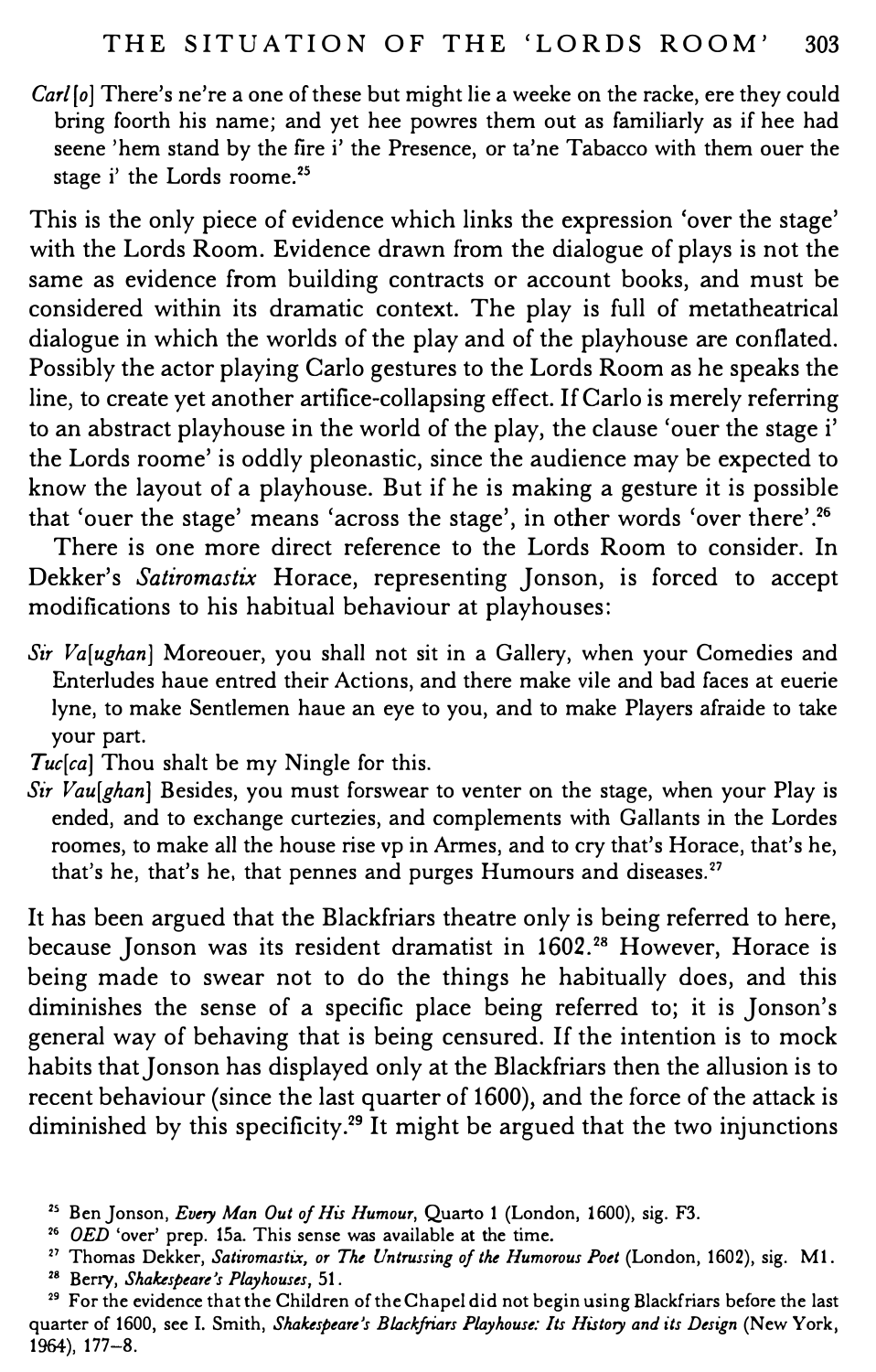(not to distract the players and audience, and not to venture onto the stage) refer to two occasions at two different playhouses, but since the first prescribes what Horace may do during, and the second after, a performance, it seems that a single occasion is intended.

Wheresoever Horace has been displaying this behaviour, the Lords Room and the stage are sufficiently close to one another for Horace to stand on the latter and 'exchange curtezies, and complements with Gallants' in the former. Let us assume first that Horace's behaviour at the public playhouses is being mocked. His seat during the performance cannot be in the same place as the Lords Rooms since it is absurd to forbid him to leave his seat in order to address those in the place he has just left. Horace's spectating position must be somewhere other than the Lords Room, from where he could pull faces to distract the players and the gentlemen, and afterwards 'venter on the stage'. There are only two possibilities: Horace sits in a gallery near the stage and the Lords Room is in the stage balcony, or Horace sits in the stage balcony and the Lords Room is in a gallery near the stage. In the first hypothesis Horace is not well placed to distract anyone by pulling faces, and unless there is direct access between the tiring house and the ends of the galleries closest to the stage, it would be extremely difficult for him to get onto the stage after the play. 30 He would have to scramble past many other spectators, emerging either in the yard or outside the playhouse (depending on how access to the galleries is controlled) and then make his way onto the stage. But in the second hypothesis, if Horace sits in the stage balcony he is well placed to distract the players and the general eye, and also to venture directly onto the stage via the tiring house. If Satiromastix informs us of the Lords Rooms at the public playhouses, they are probably not in the stage balcony.

Now let us suppose Berry is right in thinking that Jonson's behaviour at Blackfriars alone is being mocked. The same arguments apply with equal force: Horace's seat and the Lords Room must be different places and the former must be a 'gallery' and have ready access to the stage. If Horace is at the side of the stage-which might still be 'in a gallery' if the galleries continued over the stage-then certainly at Blackfriars it is easy for him to venture onto the stage from there, but that still leaves us looking for somewhere else to call the Lords Room. Berry posits boxes in the wall behind, and on the same level as, the stage, and argues that these are the Lords Rooms.<sup>31</sup> The stage balcony is not a suitable location because of the restricted height of the room itself and, more importantly, because 'the

<sup>&</sup>lt;sup>30</sup> Such access was suggested by Richard Southern in 'On Reconstructing a Practicable Elizabethan Public Playhouse', Shakespeare Survey, 12 (1959), 22-34: 30. This idea has not been taken up by subsequent reconstructors of playhouses.

<sup>&</sup>lt;sup>31</sup> Berry, Shakespeare's Playhouses, 54-5.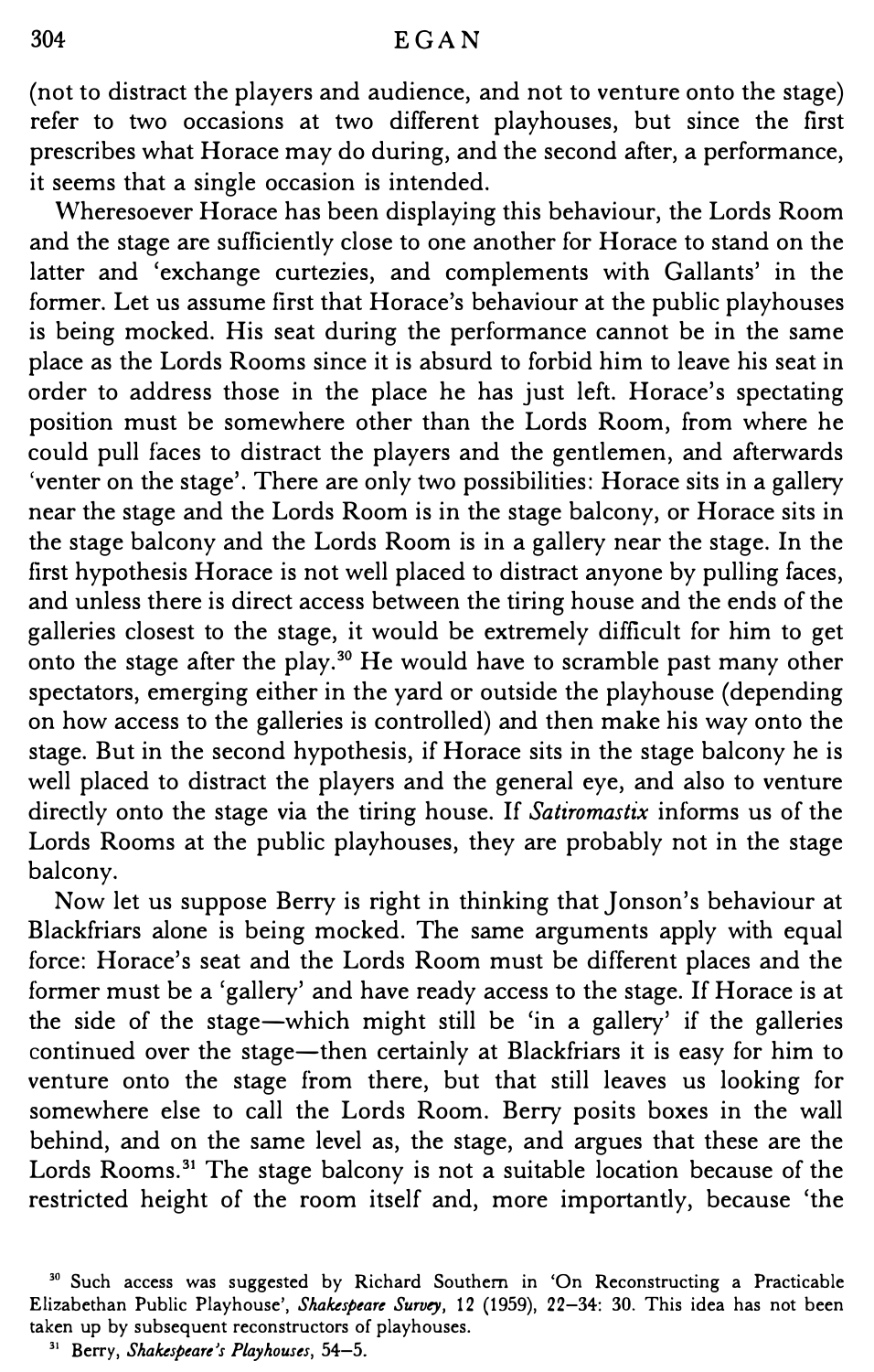difficult angle of vision created by the height and the proximity of the seats to the stage' would limit the number of box seats with a good view.<sup>32</sup> Burbage's solution, argues Berry, was to move the Lords Room down the back wall: from an elevated position in the stage balcony at the public playhouses to a stage-level position at the Blackfriars. This configuration is not implausible, but it is clear that the evidence of Satiromastix cannot be used to argue that the Lords Room was in the stage balcony, no matter which theatre or theatres we think Dekker is indicating.

#### THE GULS HORNE-BOOKE

The date of printing, 1609, makes the evidence of The Guls Horne-booke potentially relevant to either the public or the private playhouses or both. In the proemium, Dekker refers to 'the twelue-penny roome next the stage', and Berry thinks it is 'better than a fair guess' that this refers to the Blackfriars.<sup>33</sup> In fact the passage that Berry cites contains certain proof that, for this passage at least, Dekker is thinking of the public playhouses:

I coniure you (as you come of the right Goose-caps) staine not your house; but when at a new play you take up the twelue-penny roome next the stage, (because the Lords & you may seeme to be haile fellow we! met) there draw forth this booke, read alowd, laugh alowd, and play the Antickes, that all the garlike mouthd stinkards may cry out, Away with the Foole: 34

The use of the expression 'garlike mouthd stinkards' makes it clear that Dekker is referring to the public playhouses. In The Ravens Almanacke of the same year Dekker refers to the actor 'glad to play three houres for two pence to the basest stinkard in London, whose breath is stronger than Garlicke, and able to poyson all the 12. penny roomes'.<sup>35</sup> This is a formulaic attack on the dirty and smelly groundlings, and cannot possibly suggest the private playhouses. In the passage from the proemium of The Guls Home-booke quoted above, the point of taking the twelve-penny room is to attract the attention of the Lords and give the appearance of exchanging acknowledgements with them. If the lords are in a Lords Room in the stage balcony, the twelve-penny rooms at the side of the stage are not well placed to attract their attention. But if the Lords are also in a gallery at the side of the stage, either on the same side or, perhaps more plausibly, on the opposite side of the stage, then the gallant is very well placed to exchange acknowledgements with them.

Andrew Gurr, citing the sixth chapter of The Guls Horne-booke ('How a

- 33 Ibid. 51.
- <sup>34</sup> Dekker, The Guls Horne-booke, sig. B1'.
- <sup>35</sup> Thomas Dekker, The Ravens Almanacke (London, 1609), sig. C1'.

 $32$  Ibid.  $56-7$ .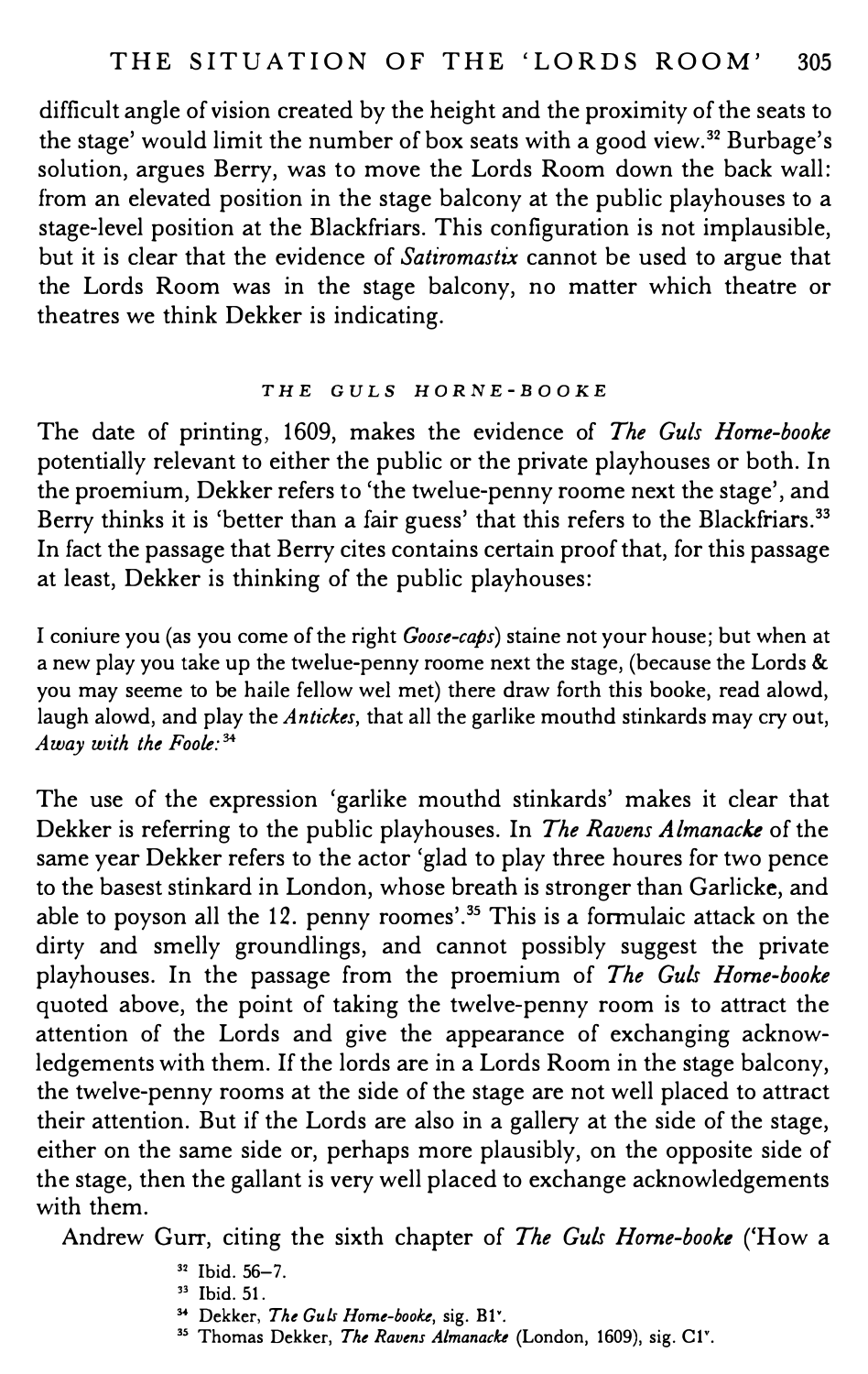Gallant should behave himself in a Playhouse'), says that 'His remarks are meant to apply to any playhouse, but fit best at the leading hall playhouse',<sup>36</sup> that is, the Blackfriars. In fact there is clear evidence throughout the chapter that, although the private playhouse is mentioned, the public amphitheatres are uppermost in Dekker's mind:

Sithence then the place is so free in entertainement, allowing a stoole as well to the Farmers sonne as to your Templer: that your Stinkard has the selfe same libertie to be there in his Tobacco-Fumes, which your sweet Courtier hath: and that your Carman and Tinker claime as strong a voice in their suffrage, and sit to giue iudgement on the plaies life and death, as well as the prowdest Momus among the tribe of Critick: It is fit y' hee, whom the most tailors bils do make roome for, when he comes should not be basely (like a vyoll) casd up in a corner.<sup>37</sup>

The reference to tinkers and stinkards shows that Dekker is thinking of the public amphitheatres here. The paragraph following this contains the advice to sit on the stage rather than in the Lords Room, and the idea is introduced in this paragraph by the expression 'casd up in a comer'. A Lords Room in the stage balcony could scarcely be said to be in a comer, but a box at the extreme end of the gallery, abutting the tiring-house side and facing the stage at an oblique angle, certainly is.

Dekker's next paragraph begins with the famous remarks concerning the darkening of the Lords Room (quoted earlier), and continues:

But on the very Rushes where the Commedy is to daunce, yea and vnder the State of Cambises himselfe must our fetherd Estridge, like a peece of Ordnance be planted valiantly (because impudently) beating downe the mewes & hisses of the opposed rascality.38

As I have suggested, it is the practice of sitting on the stage that has darkened the Lords Room, and this indicates that the Lords Room is not in the stage balcony because such a position could not be obscured. Presumably the mews and hisses come from those waiting-women and gentlemen-ushers whom the gallant obscures, that is, from the 'opposed rascality'. That they are 'opposed' indicates more than their objection: it shows that they are on approximately the same level as the stage. Those in the yard are not 'opposed' but underneath. The Lords Room is clearly in the lowest gallery.

The gentlemen-ushers and waiting-women are not lords, and yet Dekker uses the term Lords Room. This suggests a stability of terminology unaffected by the social status of the occupants of this position. If the Lords Room was the name given to wherever the nobility were currently finding it desirable to sit, Dekker's witticisms would not be intelligible to his

<sup>&</sup>lt;sup>36</sup> Gurr, The Shakespearean Stage, 227.

<sup>&</sup>lt;sup>37</sup> Dekker, The Guls Horne-booke, sig. E2<sup>v</sup>.

<sup>38</sup> Ibid.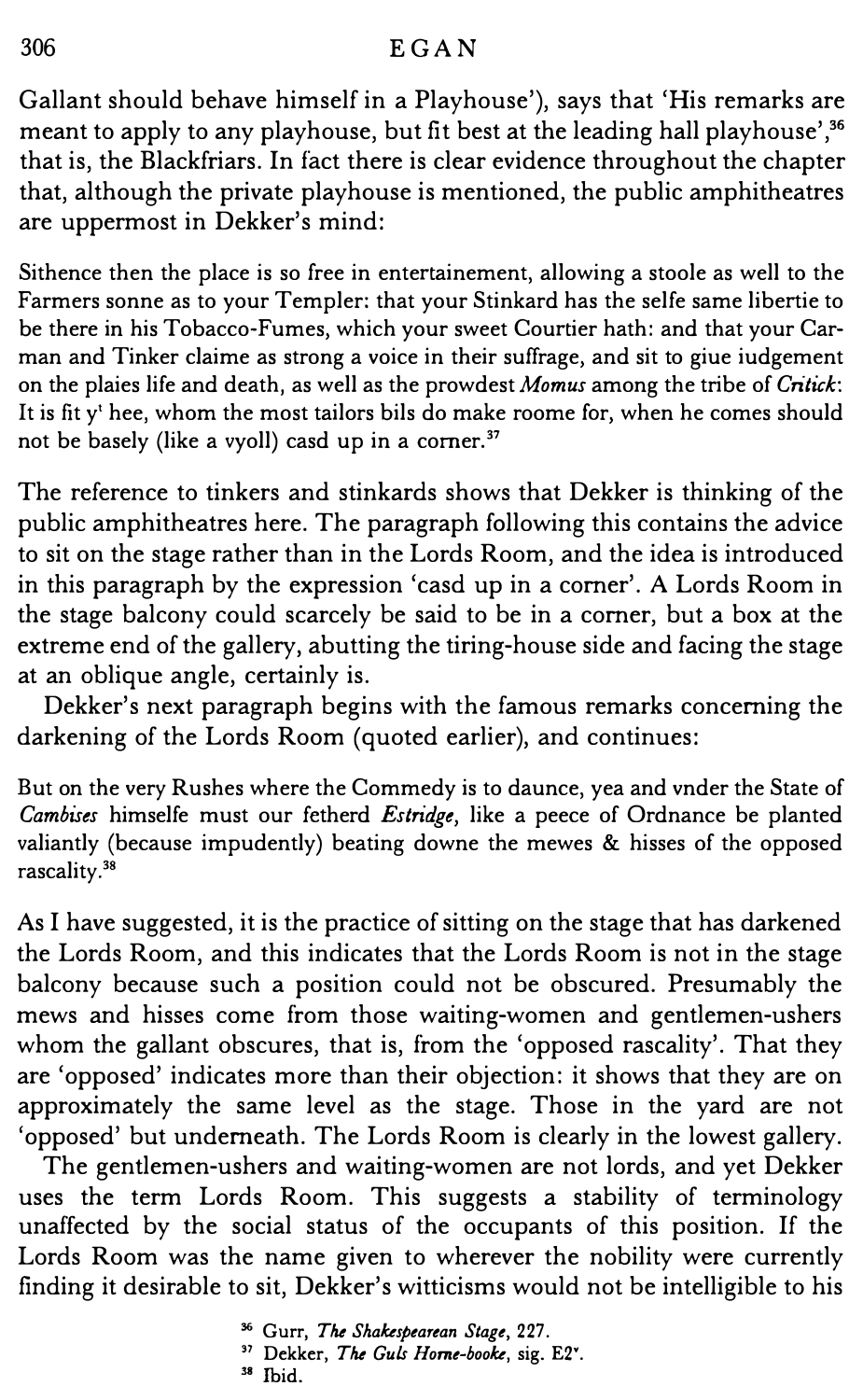readers. In the absence of any evidence for a change in the place denoted by the term Lords Room, I propose a continuity throughout the period from the first public amphitheatre to the closing of the theatres in 1642.

In the next few paragraphs of The Guls Home-booke Dekker lists the advantages to be gained by sitting on the stage, which are so great that

neither are you to be hunted from thence though the Scar-Crowes in the yard, hoot at you, hisse at you, spit at you, yea throw durt euen in your teeth: tis most Gentleman like patience to endure all this, and to laugh at the silly Animals, but if the Rabble with a full throat, crie away with the foole, you were worse then a madman to tarry by it: for the Gentleman and the foole should neuer sit on the Stage together.<sup>39</sup>

The reference to the yard shows that Dekker is thinking of the public playhouses. That he deals here with the yardlings' reaction to the onstage sitters makes it likely that the earlier reference to hissing and mewing was concerned with the objectors in the Lords Room and not those in the yard. At the end of the chapter the problem of getting home across the Thames is discussed, and this too indicates that the public amphitheatres of Southwark are Dekker's primary subject. If we recognize that Dekker is not referring primarily to the Blackfriars theatre, we are left with further evidence that at the public playhouses the Lords Room was in the lowest auditorium gallery close to the stage. Of the private playhouses we know only that Dekker chose to make the same remarks applicable to either 'the publique or priuate Playhouse'. The evidence of The Guls Horne-booke does not indicate that the Blackfriars deviated from the public theatre configuration, rather that its Lords Room was in approximately the same place.

#### CONCLUSION

In his work on the location of the Lords Room, W. J. Lawrence was concerned to dismiss the 'alternation theory' of Cecil Brodmeier which rested in part upon the existence of a large upper stage upon which scenes could be played while the closed-off alcove below was made ready for a subsequent scene. In making the case for spectators sitting in the stage balcony, the followers of Lawrence have indiscriminately adduced the available evidence to this end, and so produced the equation of stage balcony with Lords Room that still persists. Even as late as 1987 Herbert Berry, in a revised version of an article first published in 1966, considered it worth commenting that his work on the boxes at Blackfriars could 'lend a little force to th[e] attack' on the myth of an alcove and an upper stage. $40$ 

> 39 Ibid., sig. E3. "' Berry, Shakespeare's Playhouses, 65.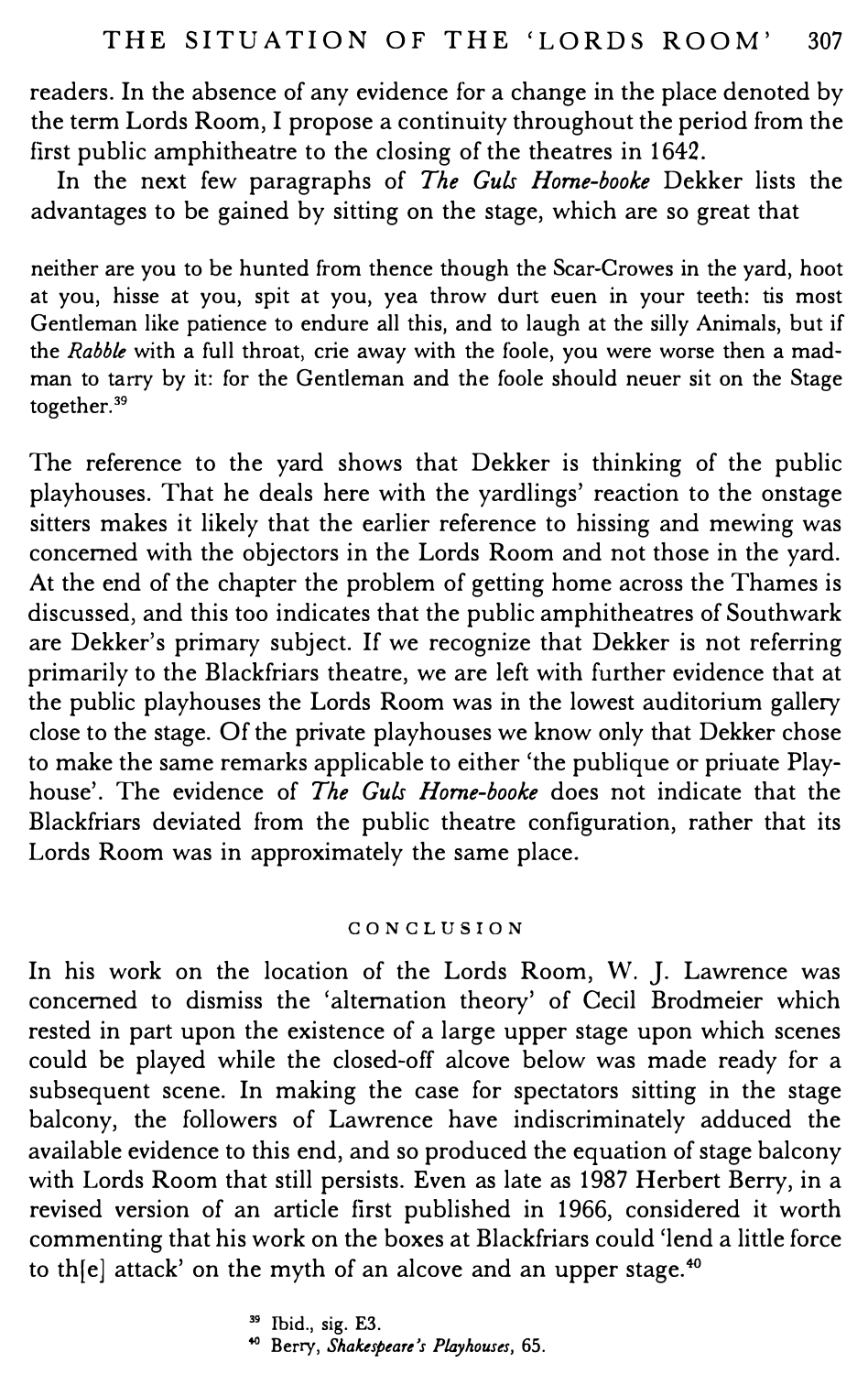In the third edition of his Shakespearean Stage, Andrew Gurr implicitly rejects the idea that it was the custom to sit on the stage in the public playhouses of the 1590s.41 Concerning the earliest theatres, including the Red Lion in Stepney, Gurr writes that patrons of highest social status 'sat in a special section of the galleries closest to the stage called the "lords" rooms';<sup>42</sup> 'at the Theatre, Rose, and Globe there were "lords" rooms costing 6d. , partitioned off from the galleries closest to the stage'. 43 This inclusion of the Globe amongst those with the same configuration as the Red Lion is a tacit statement of continuity of location of the Lords Room from 1567 to 1599. Such continuity is necessary to my argument and is borne out by Dekker's description of the change of clientele (and hence continuity of location) of the Lords Room by 1609. Later Gurr writes of the first Globe that 'above the stage-level in the frons were the lords' rooms',<sup>44</sup> which contradicts his earlier statements unless he means to imply, without evidence, that the Lords Rooms were moved. Despite Dekker's use of the term Lords Room in The Guls Horne-booke, which he believes to be most applicable to the Blackfriars, Gurr avoids using the term in relation to the private theatres. He writes only that 'boxes flanking the stage' had a better view than 'the equivalent lords' rooms in the amphitheatres', and that Inigo Jones's design for a hall playhouse based on the Blackfriars had 'space for seating on the balcony where the lords' rooms were positioned at the Globe'.<sup>45</sup>

To argue, as I have done, that the Lords Room was in the lowest gallery at the side of the stage is to risk conflating it with the 'gentlemen's rooms' which the contract for the building of the Fortune theatre suggests were there:

w<sup>th</sup> ffower convenient divisions for gentlemens roomes and other sufficient and convenient divisions for Twoe pennie roomes w<sup>th</sup> necessarie Seates to be placed and sett Aswell in those roomes as throughoute all the rest of the galleries of the saide howse46

Hosley is typical of the scholarly consensus in arguing that the only logical location for such divided-off seating is at the far ends of the lowest gallery nearest the stage. 47 The vertical positioning at least is confirmed by the contract to build the Hope theatre, which says that Gilbert Katherens shall make 'Two Boxes in the lowermost storie fitt and decent for gentlemen to sitt in  $\ell$  And shall make the p(ar)ticons betwne the Rommes as they are at the

<sup>47</sup> R. Hosley, 'A Reconstruction of the Fortune Playhouse: Part 2', in G. R. Hibbard (ed.), The Elizabethan Theatre VII: Papers given at the Seventh International Conference on Elizabethan Theatre held at the University of Waterloo, Ontario, in July 1977 (London, 1981), 1-20: 6.

<sup>&</sup>quot; Gurr, The Shakespearean Stage, 12, 164, 255 n. 69.

<sup>42</sup>Ibid. 116.

<sup>43</sup>Ibid. 122.

<sup>&</sup>lt;sup>44</sup> Ibid. 147.

<sup>45</sup>Ibid. 159.

<sup>&</sup>lt;sup>46</sup> Henslowe's Diary, ed. Foakes and Rickert, 307.